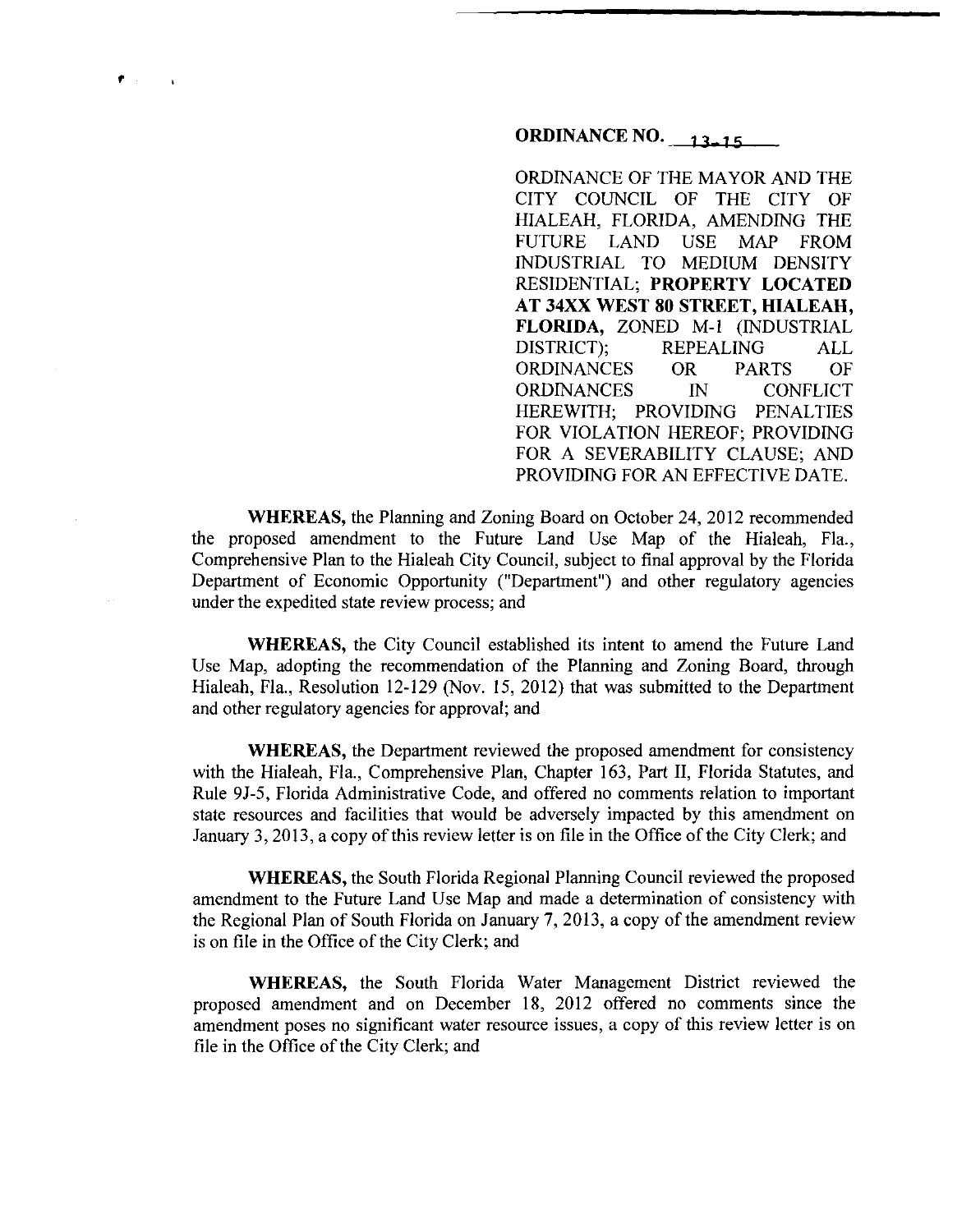Ordinance No. **13-15** Page 2

**WHEREAS,** Miami-Dade County, through its Department of Regulatory and Economic Resources, Planning Division, reviewed the proposed amendment and on January 2, 2013 found that the proposed amendment has no impacts to County public facilities and services, a copy of the review letter is on file in the Office of the City Clerk; and

**WHEREAS,** the Florida Department of Transportation reviewed the proposed amendment and on December 20, 2012 found the proposed amendment does not have the potential to adversely impact transportation resources and facilities of state importance, a copy of this review letter is on file in the Office of the City Clerk; and

**WHEREAS,** the Florida Department of Environmental Protection reviewed the proposed amendment and on December 14, 2012 provided no comment because the amendment does not fall within its jurisdiction, a copy of this review letter is on file in the Office of the City Clerk; and

**WHEREAS,** the Florida Department of Education reviewed the proposed amendment and on December 20, 2012 offered no comment, a copy of the letter is on file in the Office of the City Clerk.

NOW, THEREFORE, BE IT ORDAINED BY THE MAYOR AND THE CITY COUNCIL OF THE CITY OF HIALEAH, FLORIDA, THAT:

**Section 1:** The Future Land Use Map is hereby amended from Industrial to

Medium Density Residential. Property located at 34xx West 80 Street, Hialeah, Miami-

Dade, Florida, zoned M-1 (Industrial District), and legally described as follows:

A PORTION OF SOUTH 1/2 OF TRACT 11 OF CHAMBERS LAND COMPANY SUBDIVISION IN THE NORTHWEST *V.* OF SECTION 28, TOWNSHIP 52 SOUTH, RANGE 40 EAST, ACCORDING TO THE PLAT THEREOF, AS RECORDED IN PLAT BOOK 2, PAGE 68, OF THE PUBLIC RECORDS OF MIAMI-DADE COUNTY, FLORIDA.

## **Section 2: Repeal of Ordinances in Conflict.**

All ordinances or parts of ordinances in conflict herewith are hereby repealed to

the extent of such conflict.

 $\mathcal{L}$